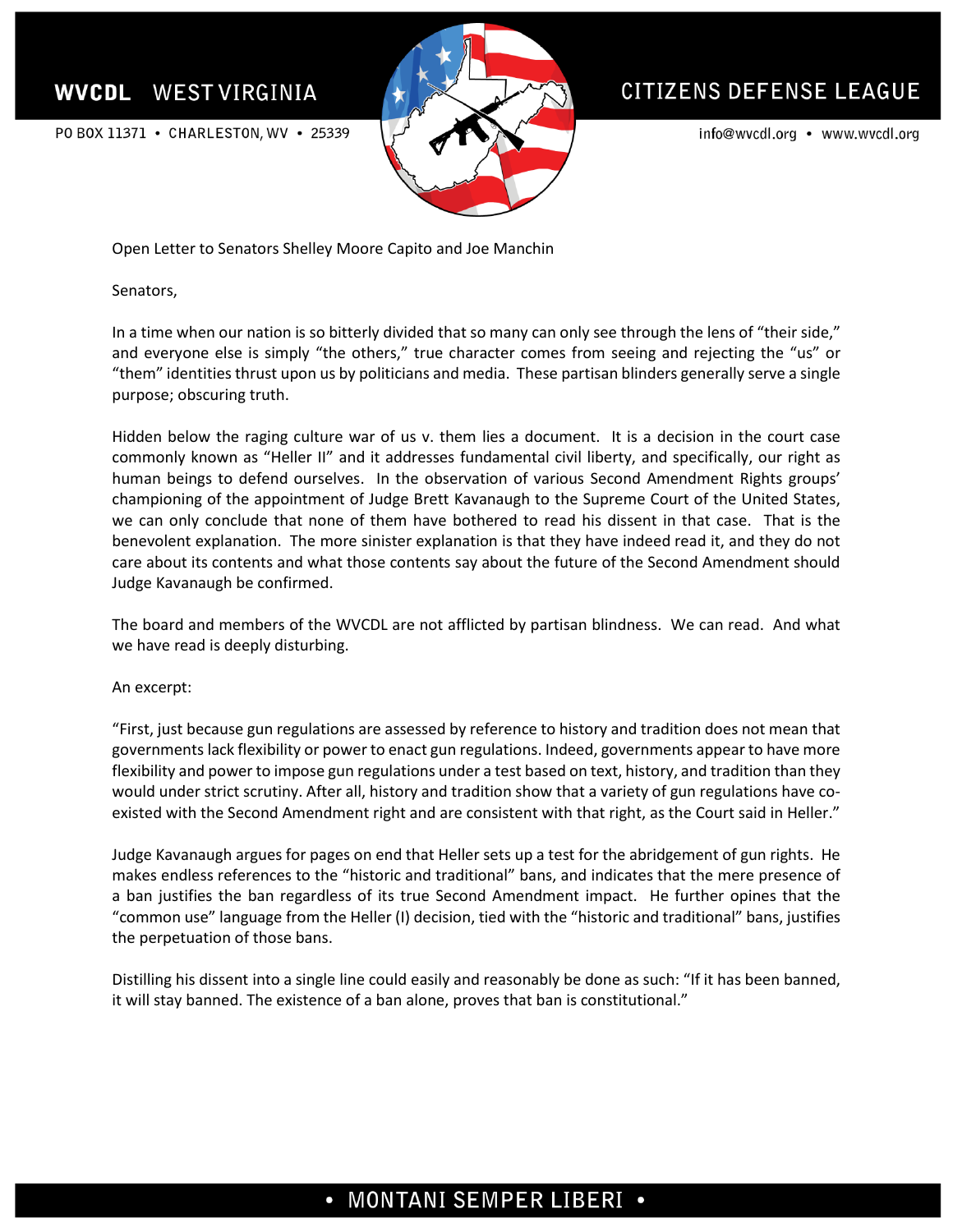## **WVCDL WEST VIRGINIA**

PO BOX 11371 • CHARLESTON, WV • 25339



# CITIZENS DEFENSE LEAGUE

info@wvcdl.org • www.wvcdl.org

This sets up a condition where gun rights can never improve at the federal level. They may only degrade over time. Consider a real-world hypothetical, framed within Judge Kavanaugh's contorted logic:

NFA items were effectively banned in 1934. Therefore, they are not now in common use (because, obviously, they are banned). And because they are not in common use (because they've been banned for 84 years) and there's a historic and traditional ban, they stay banned. Judge Kavanaugh championed all the worst parts of Heller (I) in his dissent.

Another example of Judge Kavanaugh's circular logic in his Heller (II) dissent:

"With respect to the first step, Heller tells us 'longstanding' regulations are 'presumptively lawful,' 554 U.S. at 626–27 & n.26; that is, they are presumed not to burden conduct within the scope of the Second Amendment. See McDonald v. City of Chicago, 130 S. Ct. 3020, 3047 (2010) (Heller 'did not cast doubt on [certain types of] longstanding regulatory measures'); Chester, 628 F.3d at 679 (Heller 'acknowledged that the scope of the Second Amendment is subject to historical limitations'); Marzzarella, 614 F.3d at 91 (Heller indicates 'longstanding limitations are exceptions to the right to bear arms'); United States v. Rene E., 583 F.3d 8, 12 (1st Cir. 2009) (Heller 'identified limits' of the Second Amendment based upon 'various historical restrictions on possessing and carrying weapons'). This is a reasonable presumption because a regulation that is 'longstanding,' which necessarily means it has long been accepted by the public, is not likely to burden a constitutional right;"

Read that last line again: "This is a reasonable presumption because a regulation that is 'longstanding,' which necessarily means it has long been accepted by the public, is not likely to burden a constitutional right;"

I will interpret that to plain speak. "If it's been banned, it should stay banned, and is not a violation of your Second Amendment rights." This pays no respect to the reality that the Second Amendment has been eviscerated for 84 years.

Possibly the most chilling words from Judge Kavanaugh's pen are as follows:

"As a citizen, I certainly share the goal of Police Chief Cathy Lanier to reduce and hopefully eliminate the senseless violence that has persisted for too long and harmed so many. And I greatly respect the motivation behind the D.C. gun laws at issue in this case. So my view on how to analyze the constitutional question here under the relevant Supreme Court precedents is not to say that I think certain gun registration laws or laws regulating semi-automatic guns are necessarily a bad idea as a matter of policy. If our job were to decree what we think is the best policy, I would carefully consider the issues through that different lens and might well look favorably upon certain regulations of this kind."

Those are not the words of a man who understands or supports the Second Amendment.

# • MONTANI SEMPER LIBERI •